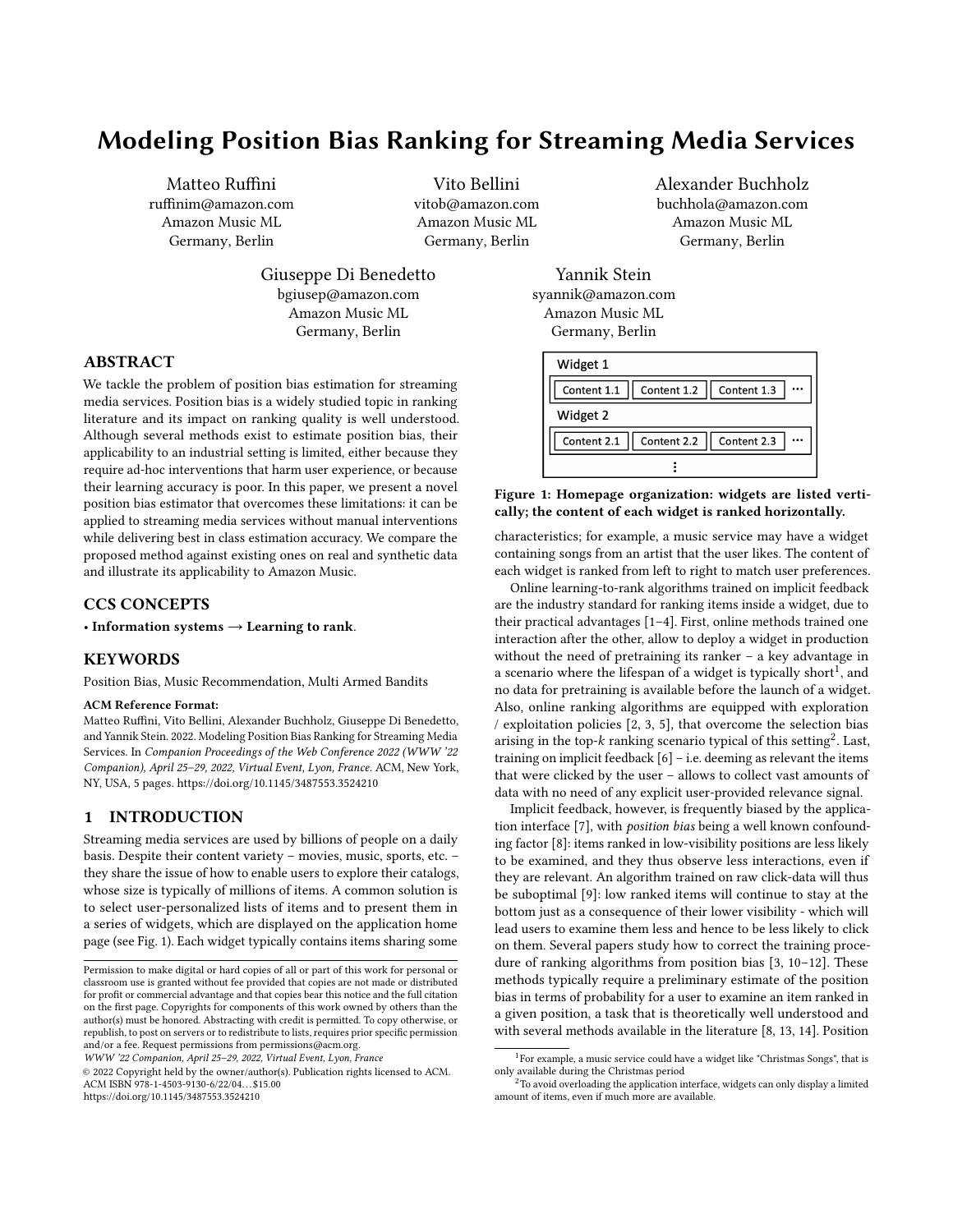bias estimation methods, divide into two categories: a first class designs consistent estimators by executing additional randomization on the top of a production ranker [\[8,](#page-4-8) [14\]](#page-4-13); a second category formulates a maximum likelihood problem, which is solved using Expectation Maximization (EM) [\[13,](#page-4-12) [15\]](#page-4-14). These methods however, can be difficult to apply in the streaming media service scenario described above. The interventions required by the methods of the first family can harm customer experience [\[13\]](#page-4-12). EM instead, lacks of theoretical guarantees, often delivering suboptimal results [\[14\]](#page-4-13).

In this paper we provide a novel position bias estimator that overcomes the limitations above when implemented in the streaming media services scenario. Our method, generalizes the estimators of the first class, but does not require additional randomization on the top of the production ranker. Instead, we leverage on the randomization naturally introduced by the exploration / exploitation policy typical of the online ranking systems described above. We present our approach in Section [2.](#page-1-0) Section [3](#page-2-0) presents experimental results, where we show on real data that our method achieves best in class performance in terms of position bias estimation; also we experimentally prove 1) the harm caused by the manual interventions prescribed by the method from [\[8\]](#page-4-8) and 2) the benefit of correcting a ranking algorithm with the estimated position bias.

## <span id="page-1-0"></span>2 ESTIMATING POSITION BIAS

The position bias model [\[16\]](#page-4-15) is a click model describing user behavior when selecting items from a list. It assumes that a click on position i happens as the combination of two independent events: 1) the user examined the item in position i and 2) the item was relevant to the performed query. Formally, a click on the item in position i is modeled with the random variable  $C_i$  defined as  $C_i = E_i Y_i$  where,  $E_i \sim B(e_i)$  is a binary variable that is 1 if the user examines the item ranked in position *i* and 0 otherwise;  $e_i$  is the examination<br>probability for the item ranked at position *i*. The parameter  $e_i$  only probability for the item ranked at position *i*. The parameter  $e_i$  only depends on the position *i*.  $Y_i \sim B(\text{rel}(x_i))$ , is also a binary random variable whose expected value is  $rel(x_i)$ , representing the relevance of the item ranked at position *i*. Here,  $x_i$  is the context of item *i*, and  $rel(x_i)$  is the click probability if the item is observed and  $rel(x_i)$  is the click probability if the item is observed.

We define the position bias at position *i* as  $e_i$ , and we call *position*<br>securing the vector  $(e_i, \ldots, e_k)$ . Estimating the position bias from *bias curve* the vector  $(e_1, ..., e_k)$ . Estimating the position bias from implicit feedbook is crucial to use learning to rank algorithms that implicit feedback is crucial to use learning-to-rank algorithms that correct their training procedures from such confounder [\[3,](#page-4-4) [8,](#page-4-8) [10\]](#page-4-10).

#### 2.1 Existing Estimation Methods

The seminal work on position bias estimation is [\[8\]](#page-4-8). The method works by perturbing a base ranker by randomly swapping pairs of positions with 50% probability. The randomization introduced by the swaps allows to calculate consistent estimators of position bias; random swaps however, seriously impact ranking quality [\[13\]](#page-4-12) – as we experimentally confirm in Section [3.](#page-2-0) The Intervention Harvesting method [\[14\]](#page-4-13) introduces position bias estimators requiring much less intrusive interventions: they suggest to have  $m \geq 2$ base rankers: at each query, one ranker is randomly chosen and used for ranking. The randomness needed to deliver position bias estimators here comes from the random selection of the ranker and from the fact that rankers are expected to have certain amount of disagreement. The applicability of this method in an industrial

scenario is limited. First, maintaining m rankers for one task has non-negligible engineering costs. Second, customer experience will not be harmed only if all the rankers deliver the same ranking quality – but having m equally performing but disagreeing rankers is not trivial in practice. [\[13\]](#page-4-12) proposed an approach not requiring any intervention; the method formulates a maximum likelihood problem, and uses Expectation Maximization (EM) to jointly estimate the position bias and a relevance function. EM works without the need of interventions on the ranking behavior, but, unlike the methods from [\[8,](#page-4-8) [14\]](#page-4-13), it has no guarantees of learning accuracy. Experiments in Sec. [3](#page-2-0) show that EM delivers suboptimal results in comparison with other methods.

#### <span id="page-1-3"></span>2.2 Policy Aware Intervention Harvesting

In this section we present our approach. Our intuition is that in the streaming media service scenario described in the introduction, there is no need to artificially add randomness to develop reliable position bias estimators like those in [\[14\]](#page-4-13). In this setting in fact, stochastic policies are frequently used to solve the exploration / exploitation dilemma typical of online top-k ranking. Multi-armed bandits for example are used frequently [\[1,](#page-4-1) [2,](#page-4-3) [4\]](#page-4-2) where exploration can be conduced using the well known Linear Thompson Sampling mechanism [\[3\]](#page-4-4) or a generalization of  $\epsilon$ −greedy to the ranking use case [\[5\]](#page-4-5). The randomness introduced by a stochastic policy is enough to develop reliable position bias estimators that generalize those from [\[14\]](#page-4-13), without the need of ad-hoc interventions.

At step  $t$ , the ranker observes  $k$  items together with their features  $x_1, ..., x_k$  and proposes a ranking that depends on the observed features. After a user interaction, an implicit feedback (e.g. a click) signal is collected by the ranker, and used at a later stage for retraining. We will denote with  $c_h^{(t)}$  $\binom{h}{h}$  a binary variable indicating if a click<sup>[3](#page-0-1)</sup> happened at time t on the item ranked in position h. The behavior of<br>the ranking policy is assumed to be known and  $\mathbb{P}(rank.(i) = h)$  will the ranking policy is assumed to be known and  $\mathbb{P}(rank_t(i) = h)$  will denote the probability that at iteration  $t$ , the item that was ranked at position  $i$  would have been ranked at position  $h$ . Similarly to [\[14\]](#page-4-13), we define as  $S_{h,l}^{(t)}$  $\binom{h}{h,l}$  as the set of the items that at step t can be tions h and l from our randomized ranker: ranked at both positions h and l from our randomized ranker:

$$
S_{h,l}^{(t)} = \{i \in \{1, ..., k\} : \mathbb{P}(rank_t(i) = h)\mathbb{P}(rank_t(i) = l) > 0\} \tag{1}
$$

Note that at time  $t$  the context vector associated to each of them<br>depends on the user and that consequently, the behavior of the depends on the user, and that consequently, the behavior of the ranker will differ from user to user. This means that for  $t \neq t'$ , the set  $S^{(t)}$  might be different from the set  $S^{(t')}$  because the user the set  $S_{h,i}^{(t)}$  $\binom{t}{h,l}$  might be different from the set  $S_{h,l}^{(t')}$ <br>no the content at step t might be different  $h, l$ , because the user<br>rent from that at sten examining the content at step t might be different from that at step  $\mathcal{L}(X)$ '. Using these sets we can define  $c_{h,l}^{(T)}$  $\bar{c}_{h,l}^{(T)}$  and  $\bar{c}_{h,l}^{(T)}$  $\binom{(T)}{h,l}$  as follows:

<span id="page-1-1"></span>
$$
c_{h,l}^{(T)} = \frac{1}{T} \sum_{t=1}^{T} \chi(h \in S_{h,l}^{(t)}) \frac{c_h^{(t)}}{\mathbb{P}(rank_t(h) = h)},
$$
 (2)

<span id="page-1-2"></span>
$$
\bar{c}_{h,l}^{(T)} = \frac{1}{T} \sum_{t=1}^{T} \chi(h \in S_{h,l}^{(t)}) \frac{1 - c_h^{(t)}}{\mathbb{P}(rank_t(h) = h)},
$$
\n(3)

where  $\chi(.)$  is the indicator function. Note that the following holds:

 $3$ We remark that having a binary feedback is not a strict requirement, and the method we present works identically for any other kind of feedback signal.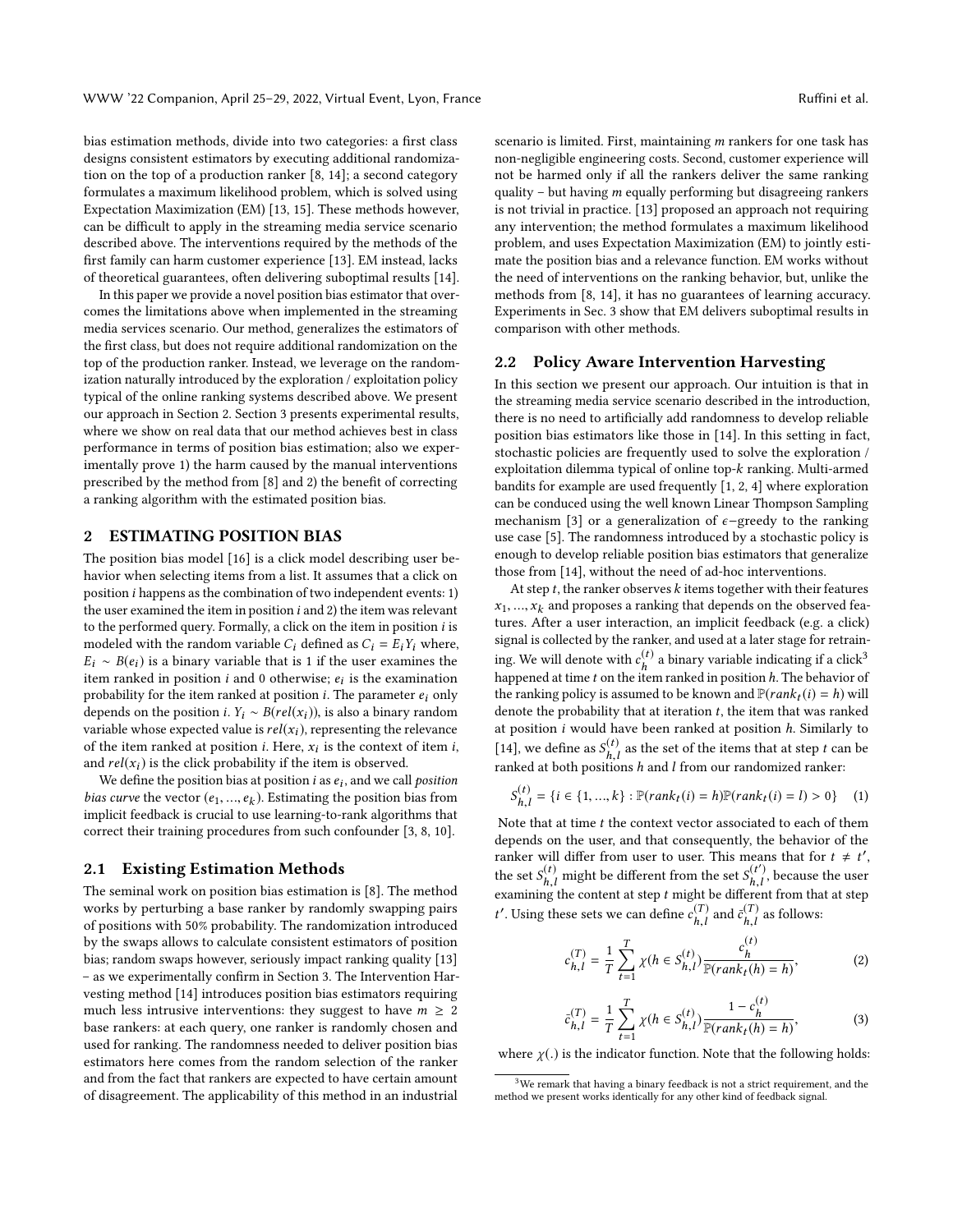<span id="page-2-1"></span>Theorem 2.1. Let  $c_{h,l}^{(T)}$  $\bar{h}^{(T)}_{h,l}$  and  $\bar{c}^{(T)}_{h,l}$  $_{h,l}^{(T)}$  as in Eq. [\(2\)](#page-1-1) and [\(3\)](#page-1-2); we have:

<span id="page-2-2"></span>
$$
\mathbb{E}[c_{h,l}^{(T)}] = e_h \mathbb{E}[\sum_{h \in S_{h,l}} rel(x_h)], \tag{4}
$$

<span id="page-2-3"></span>
$$
\mathbb{E}[\bar{c}_{h,l}^{(T)}] = \mathbb{E}[|S_{h,l}|] - e_h \mathbb{E}[\sum_{h \in S_{h,l}} rel(x_h)] \tag{5}
$$

where  $|S_{h,l}|$  is the cardinality of  $S_{h,l}$  and all the expectations are<br>caken over the randomness of the click event, and across the distributaken over the randomness of the click event, and across the distribution of the users, on which the context vectors of each item depend.

The proof is identical to that of Proposition 1 in [\[14\]](#page-4-13). Theorem [2.1](#page-2-1) says that it is not necessary to estimate the relevance model to estimate the position bias, as done in [\[13\]](#page-4-12); conversely, it states that is enough to estimate the average relevance  $\mathbb{E}[\sum_{h \in S_{h,l}} rel(x_h)]$  of<br>the replied items, and shows with Equations (4) and (5) however the ranked items, and shows – with Equations  $(4)$  and  $(5)$  – how this value relates with the position bias and with the expected value of the estimators introduced at Equations [\(2\)](#page-1-1) and [\(3\)](#page-1-2). The average relevance can be normalized to lay in the [0, <sup>1</sup>] interval, obtaining a variable  $s_{h,l}$  defined as  $s_{h,l} = \mathbb{E}[\sum_{h \in S_{h,l}} rel(x_h)] / \mathbb{E}[|S_{h,l}|]$ . This allows to estimate the position bias by minimizing the weighted cross-entropy loss for the distribution  $e_h s_{h,l}$ , using the samples  $(T)$   $(T)$  $\epsilon_{h,l}$  and  $\epsilon_{h,l}$ , called by minimizing the following cost-function:  $\begin{pmatrix} T \\ h, l \end{pmatrix}$  an  $\bar{c}_{h,l}^{(T)}$ , exactly as done in [\[14,](#page-4-13) Sec 4.2]. Concretely, this is

<span id="page-2-4"></span>
$$
C(e,s) = -\left(\sum_{h \neq l} c_{h,l}^{(T)} log(e_h s_{h,l}) + \bar{c}_{h,l}^{(T)} log(1 - e_h s_{h,l})\right)
$$
(6)

where  $e = (e_1, ..., e_k)$  is the position bias and  $s = (s_{h,l})_{h,l \in \{1,...,k\}}$ .<br>The function  $C(e, s)$  is differentiable with respect to e and s and The function  $C(e, s)$  is differentiable with respect to e and s and can thus be minimized using any variant of gradient descent [\[17\]](#page-4-16), obtaining  $e, s = \arg \min_{\tilde{e}, \tilde{s}} (C(\tilde{e}, \tilde{s}))$ . The optimization procedure returns an estimate for both, the position bias curve e and the average relevance s, which can be considered as a dummy variable and discarded. We call this approach Policy Aware Intervention Harvesting. Unlike the Swap approach from [\[8\]](#page-4-8), the method can be used without any intervention on the ranking. Unlike EM [\[13\]](#page-4-12), our method does not require to estimate the relevance model  $rel(.)$  from scratch, solving a much easier learning problem, which results in more accurate results, as shown in Section [3.](#page-2-0) The method proposed in this section is a generalization of the Intervention Harvesting method from [\[14\]](#page-4-13); instead of working with m rankers one of which is chosen randomly at each iteration – which is expensive under the engineering perspective and difficult to achieve without losing ranking quality – we work with a single stochastic ranker, as it is usually already the case for streaming media services.

# <span id="page-2-0"></span>3 EXPERIMENTS

#### <span id="page-2-5"></span>3.1 Synthetic Data: Yahoo LTR Challenge

In this section we assess the robustness of the Policy Aware Intervention Harvesting method, comparing it with other methods from the literature. We generate synthetic click data – where the position bias curve is known in advance – and compare the various methods on the ability to reconstruct that curve. Following the same approach as in [\[14\]](#page-4-13), we generate the synthetic data starting from the Yahoo LTR Challenge dataset [\[18\]](#page-4-17). The dataset contains  $n = 14,000$  user queries; for each query a variable number of items

Modeling Position Bias Ranking for Streaming Media Services WWW '22 Companion, April 25–29, 2022, Virtual Event, Lyon, France

to be ranked is present, together with their features and a manually annotated relevance score. We generated click data as follows: first we pre-trained a ranking algorithm<sup>[4](#page-0-1)</sup> on a random hold-out subset of data; then, for each query, we first obtained a preliminary ranking using the pre-trained ranker; then, we perturbed this ranking using the randomized interventions<sup>[5](#page-0-1)</sup> prescribed by [\[8\]](#page-4-8). Once a ranking is obtained, we generated clicks simulating the position bias model described in Section [2,](#page-1-0) with the addition of some noise to make the experiment more realistic. Concretely, we assumed a groundtruth position bias as  $e_h = \frac{1}{h}$ <br>we simulated a click with pr  $\frac{1}{h}$ . Given an item ranked in position *h*, we simulated a click with probability  $e_h$  if the relevance score of the item is greater or equal to 3; if not, we generate a click with probability  $e_h \epsilon$ , where  $\epsilon$  is a parameter controlling the noise in generating the data, which we set to  $\epsilon = 0.1$ . The data generated in this way can be used to calculate the position bias using the various competing methods: the algorithm presented in Section [2.2,](#page-1-3) EM [\[13\]](#page-4-12), Intervention Harvesting [\[14\]](#page-4-13) and the Swaps method [\[8\]](#page-4-8). For each method, we compute the position bias curve on the generated dataset and compare it against the ground-truth curve using the Mean Absolute Deviation (MAD)

<span id="page-2-6"></span>
$$
MAD(e, \hat{e}) = \sum_{i=1}^{k} |e_i - \hat{e}_i| / k \tag{7}
$$

where  $e_i$  is the ground-truth curve at position *i* and  $\hat{e}_i$  is the esti-<br>mated value. In Table 1, we compare the reconstruction error of mated value. In Table [1,](#page-3-0) we compare the reconstruction error of the various methods over 5 runs of the experiment. <sup>[6](#page-0-1)</sup> The Swaps and the Policy Aware Intervention Harvesting methods have the highest accuracy, with the latter having the advantage of not requiring intrusive interventions for its execution. Their variance is also small. EM has the lowest variance, but also has a high bias. The lower performance of EM is understandable: unlike the other methods it tries to reconstruct the full relevance model [\[13\]](#page-4-12), a task that is not required by the other approaches. Also the Intervention Harvesting method is less accurate.

## 3.2 A Real World Use-Case: Amazon Music

3.2.1 Amazon Music. Amazon Music is a streaming service, where users can listen to more than 60 million tracks available in the catalog. Every time a user opens Amazon Music, the Home Page is displayed. As described in Section [1,](#page-0-2) the Home Page is organized as a vertical list of widgets. Each widget is a collection of music entities (songs, albums, playlists, etc.). Each widget is rendered as a horizontally ranked list of icons, each icon being associated to

 $^4\rm{We}$  used here a linear regressor trained to predict the ground-truth relevance given the features on the holdout dataset.

 $^5$  More specifically, for each query we first randomly decided a treatment between even treatment and odd treatment. If the query is in the even treatment, we were randomly swapping, with 50% probability, items with even positions with those immediately after. If the query is in the odd treatment, we were randomly swapping items at odd positions with those immediately after. This additional randomization enables to run the Swaps method from [\[8\]](#page-4-8) on the generated data. Also, it adds the randomization needed to run the Policy Aware Intervention Harvesting method from this paper. Last, by splitting the queries between Odd and Even treatments, it simulates the scenario where two rankers are present, thus enabling the usage of vanilla Intervention Harvesting [\[14\]](#page-4-13) on the generated data.

 $6$ Experimental Setting: All the experiments were ran in Python 3.6. EM was implemented using a scikit-learn [\[19\]](#page-4-18) Gradient Boosted Decision Tree to learn the relevance function, as in [\[13\]](#page-4-12), iterating the method over 50 epochs. Policy Aware Intervention Harvesting was implemented using MxNet for optimization [\[20\]](#page-4-19); for minimizing the equation [\(6\)](#page-2-4) we used Adam with a learning rate of <sup>0</sup>.1.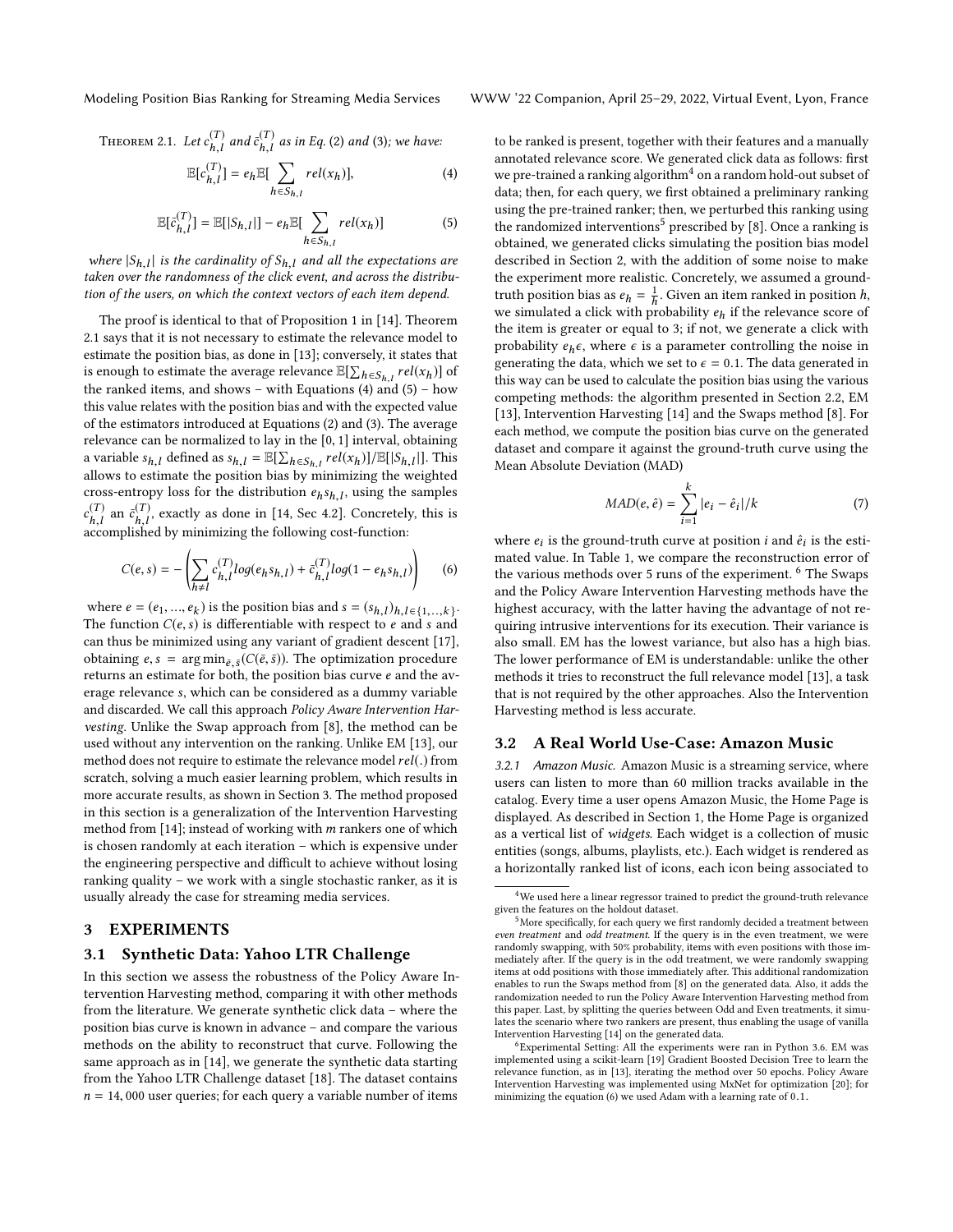<span id="page-3-0"></span>Table 1: Mean and Standard deviation of the estimation errors of the various estimators across 5 experiment runs.

|                                      | Error  |        |
|--------------------------------------|--------|--------|
| Method                               | Mean   | STD    |
| <b>Expectation Maximization</b>      | 03     | 0.0025 |
| <b>Intervention Harvesting</b>       | 0.18   | 0.007  |
| Swaps                                | 0.0085 | 0.0029 |
| Policy Aware Intervention Harvesting | 0.0083 | 0.003  |

one specific item of the widget. A user wanting to stream content within a widget, clicks on the corresponding icon to begin playback. Online ranking algorithms can be used for horizontally ranking the order of the items inside each widget. Each ranker takes a series of *n* items and displays the top- $k$  items  $\frac{7}{1}$  $\frac{7}{1}$  $\frac{7}{1}$  in an ordered way inside the widget polynomials is an important issue: for each widget only widget. Position bias is an important issue: for each widget only 2-3 items are visible, even if much more are present; to observe the items that are not immediately observable, the user has to swipe the content, unveiling new items.

3.2.2 Position Bias Estimation. We first validate on Amazon Music data that the Swaps and the Policy Aware Intervention Harvesting methods deliver similar results. In order to run the Swaps method, we ran a data collection executing the interventions described in [\[8\]](#page-4-8), analogous to those described in the previous Section [3.1,](#page-2-5) footnote [5.](#page-2-5) As a base ranker, we adopted a bandit-based ranker, similar to the one described in [\[3\]](#page-4-4), with Linear Thompson Sampling for exploration. We ran this data collection gathering data for 8 widgets. We thus obtained a series of datasets – one per widget. For each dataset, each data point contains one ranking request, triggered by the home page at the time when widgets are rendered. For every request, one log entry contains: information about the features of the items to be ranked  $x_1, ..., x_k$ ; the order in which the items were<br>presented to the user the click/non-click signals  $c_k$  = c for each presented to the user; the click/non-click signals  $c_1, ..., c_k$  for each item: and the propensities of the production policy  $\mathbb{P}(rank(i) - h)$ item; and the propensities of the production policy  $\mathbb{P}(rank(i) = h)$ , containing the probability that the item ranked in position  $i$  would have been ranked at position h for every  $h \in \{1, ..., k\}$ . Similarly to Section [3.1,](#page-2-5) we use the collected data to calculate the position bias using the Swap method from [\[8\]](#page-4-8), the Intervention Harvesting method [\[14\]](#page-4-13), EM [\[13\]](#page-4-12) and the Policy Aware Intervention Harvesting method from this paper. In Table [2,](#page-3-1) for each pair of methods we present the average MAD (as in Eq. [\(7\)](#page-2-6)) between the estimated position biases. We can observe that the Swaps and the Policy Aware Intervention Harvesting (PA-IH) methods deliver similar estimates; this means that the Policy Aware Intervention Harvesting is able to achieve the same performance of the Swap method, without the need of intrusive interventions, which negatively impact ranking quality, as we will see in the next section. The curves estimated with EM and with Intervention Harvesting are instead different.

3.2.3 Impact of Manual Interventions. We now demonstrate empirically that the interventions required by the Swap method do impact ranking performance. While collecting the data analyzed in this chapter, we monitored our production rankers, comparing the performance of the portion of traffic where the interventions described in [\[8\]](#page-4-8) were performed against those of the portion of

<span id="page-3-1"></span>Table 2: MAD (Eq. [\(7\)](#page-2-6)) between the position biases estimated by different methods, averaged across the 8 widgets. Low values indicate that two methods deliver similar estimates.

|       | PA-IH    | IΗ   | EM   | Swaps |
|-------|----------|------|------|-------|
| PA-IH | $\theta$ | *    | *    | *     |
| ĪН    | 0.35     | 0    | *    | *     |
| EM    | 0.37     | 0.31 | 0    | *     |
| Swaps | 0.07     | 0.32 | 0.34 |       |
|       |          |      |      |       |

<span id="page-3-2"></span>Table 3: Relative loss in performance for the portion of traffic where the interventions from [\[8\]](#page-4-8) were executed.

|             | Play seconds | Click Through Rate |
|-------------|--------------|--------------------|
| % Variation | $-2.7%$      | $-2.11%$           |
| p-value     | 0.03         | 0.005              |

<span id="page-3-3"></span>Table 4: Relative improvements of Position Bias-aware Bandit-Based Ranker over a regular Bandit-Based Ranker

|               | Play seconds | Click Through Rate |
|---------------|--------------|--------------------|
| % Improvement | $+12.21\%$   | $+6.99%$           |
| p-value       |              | 0.001              |

traffic where no such randomization was being executed (the base ranker however was the same, making the presence of the swaps the only difference between the two scenarios). Table [3](#page-3-2) compares the performance of the two portions of traffic in terms of play seconds – i.e. the average number of seconds a user plays a content from a widget – and click through rate. Results are averaged across all the widgets. The swaps required to implement the method from [\[8\]](#page-4-8) caused a loss in terms of both metrics. The consequence of this, is that the swap approach can not be adopted as a production solution, given the negative impact of position bias estimation. Overall, we can conclude that while the Swaps and the Policy Aware Intervention Harvesting methods have similar accuracy, the latter is preferable, due to the practical advantage of not requiring any user intervention – which we showed harms user experience.

3.2.4 Impact on Ranking Quality. The goal of an accurate position bias estimation is to improve ranking quality. Table [4](#page-3-3) reports the relative increase in platform metrics observed as a consequence of the online usage of a position-bias aware ranker. We compared online the method from [\[3\]](#page-4-4), using the position bias curves calculated with the approach from Section [2.2](#page-1-3) – against the scenario where the same ranker is used, but without any notion of position bias – which was thus set to be 1 for every position. The adoption of position bias dramatically improves ranking quality, providing boosts in the analyzed metrics and thus a better user experience.

# **CONCLUSION**

We presented a method to calculate position bias from ranking data. Our approach leverages on the randomness of a stochastic policy to calculate reliable position bias estimates, which makes it suitable for streaming media services, where stochastic policies are used to solve the exploration/exploitation dilemma. Next steps consist of exploring the impact of user context on position bias curves, expanding the work from [\[21\]](#page-4-20).

 $7n$  depends on the widget and spans from 20 to 1000.  $k$  is never larger than 50.